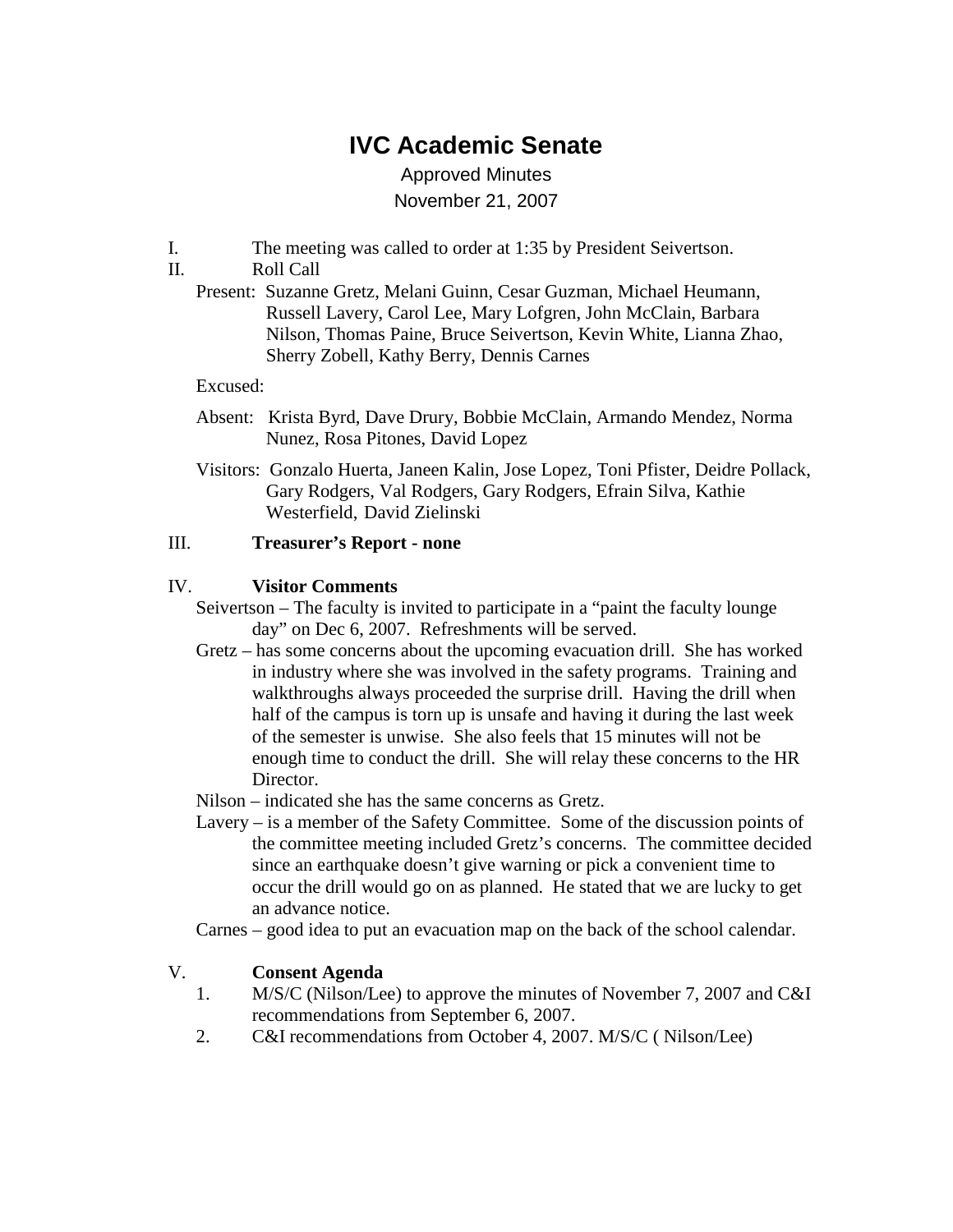### VI. **Reports**

1. President - Would like a volunteer from the divisions to share their progress on SLOs for the February meeting. English agreed to be on the next agenda.

2. Past President – found out that the furniture in the Academic Senate room is institutional furniture and a request is needed for new chairs. There are replacement chairs available. It was suggested that we also request a new conference table.

3. VP of Instruction  $-1$ )The presidential search is in progress. Screening will take place before the holiday break and the forum will be after the holiday break; 2) winter enrollment is up, spring enrollment is down; 3) there was a request by a private company for faculty grades for the last three years. The Chancellor's office said this was a legitimate request based on the Public Records Act. The school had 10 days to comply. This company will then sell the information. It has been suggested that each college post their own grades; 4) 70% of community college students need at least one basic skills class. A Basic Skills subcommittee, chaired by Kathleen Dorantes, is responsible to devise a campus wide plan for use of the allocated money, around \$800,000. The plan must be finalized by May 1<sup>st</sup>. The committee will be gathering data and the faculty were asked to cooperate; 5) SLOs – accreditation committee ask everyone what are you doing on SLO? The CIO has to produce documentation on how SLOs are being used to change how subjects are taught. Attached is the form to be used when reporting progress on SLOs. Each course should have an SLO, but doesn't have to have all of them. Some courses will only get an introduction of the SLO, because it may take 2 or 3 semesters to achieve mastery. Courses can mix and match to provide building blocks towards mastery.

- 4. ASG President absent
- 7. Student Learning Outcomes (SLO) update: Science, Math, & Engineering
- 6. C&I Subcommittee Study concerning C&I membership, voting members, additional division representation, and officers (See October  $17<sup>th</sup>$  approved minutes for more details as to subcommittee assignment). Next meeting
- 5. Senators Guinn and Mendez: By-Laws next meeting

#### VII. **Academic and Professional Matters**

## VIII. **Discussion**

- 1. STRS nothing new to report. As a side discussion, there was a request for analysis on the winter session:
	- Is there an advantage?
	- Advantage of the compacted calendar has been lost because of the winter session.
	- Analysis should be more than just FTES.
	- Is the increase of students because of winter session or natural growth?
	- Are students finishing earlier because of winter session?
	- This to be added to the next agenda.